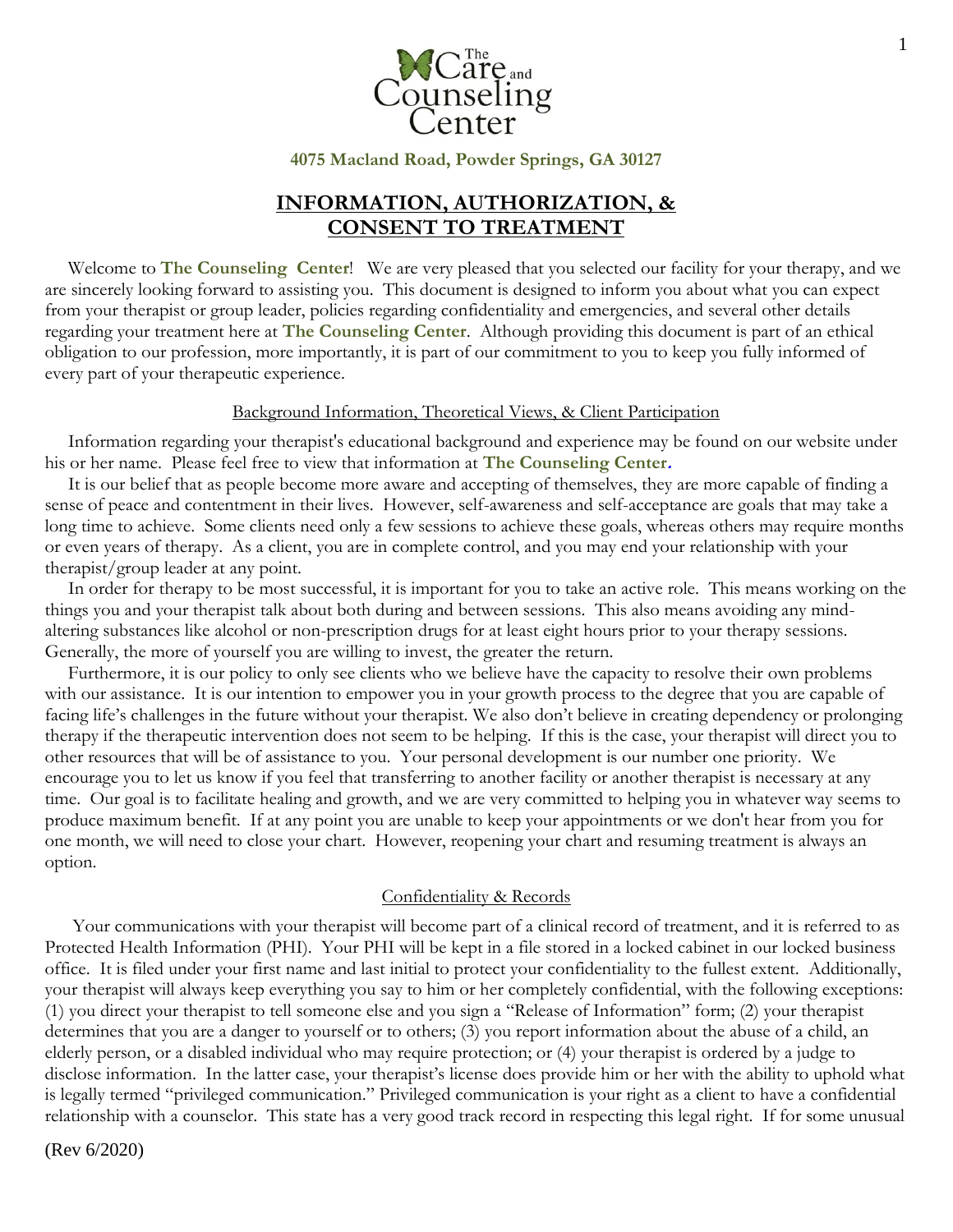reason a judge were to order the disclosure of your private information, this order can be appealed. We cannot guarantee that the appeal will be sustained, but we will do everything in our power to keep what you say confidential.

 Please note that in couple's counseling, your therapist does not agree to keep secrets. Information revealed in any context may be discussed with either partner.

### Structure and Cost of Sessions

 Your therapist agrees to provide psychotherapy based on a sliding scale fee schedule. Therapy sessions are scheduled for 50 minutes. We do not accept or file insurance, however, you will be provided with documentation that you may use to file through your own personal insurance carrier. We would be considered an out-of-network provider and do not guarantee coverage. Doing psychotherapy by telephone is not ideal, and needing to talk to your therapist between sessions may indicate that you need extra support. If this is the case, you and your therapist will need to explore adding sessions or developing other resources you have available to help you. Telephone calls that exceed 10 minutes in duration will be billed at a prorated amount based on your scheduled fee. The fee for each session will be due at each session. Cash, personal checks, Visa, and MasterCard are acceptable for payment, and we will provide you with a receipt of payment if requested. The receipt of payment may also be used as a statement for insurance if applicable to you. Please note that there is a \$15 fee for any returned checks.

#### Cancellation Policy

 In the event that you are unable to keep an appointment, you must notify your therapist at least 24 hours in advance. If such advance notice is not received, or you do not show up for a session, you will be charged one-half of your normal fee and this will be due at the next session. If a pattern of cancellations and/or no shows exists, you may be asked to pre-pay for all sessions. Please note that insurance companies do not reimburse for missed sessions.

#### In Case of an Emergency

 **The Counseling Center** is considered to be an outpatient facility, and we are set up to accommodate individuals who are reasonably safe and resourceful. We do not carry beepers nor are we available at all times. If at any time this does not feel like sufficient support, please inform your therapist, and he or she can discuss additional resources or transfer your case to a therapist or clinic with 24-hour availability. Generally, your therapist will return phone calls within 24-48 hours. If you have a mental health emergency, we encourage you not to wait for a call back, but to do one or more of the following:

- Call Behavioral Health Link/GCAL: 800-715-4225
- Wellstar Call Center: 770-732-3789
- Call 911.
- Go to your nearest emergency room.

### Professional Relationship

 Psychotherapy is a professional service we will provide to you. Because of the nature of therapy, your relationship with your therapist has to be different from most relationships. It may differ in how long it lasts, the objectives, or the topics discussed. It must also be limited to only the relationship of therapist and client. If you and your therapist were to interact in any other ways, you would then have a "dual relationship," which could prove to be harmful to you in the long run and is, therefore, unethical in the mental health profession. Dual relationships can set up conflicts between the therapist's interests and the client's interests, and then the client's (your) interests might not be put first. In order to offer all of our clients the best care, your therapist's judgment needs to be unselfish and purely focused on your needs. This is why your relationship with your therapist must remain professional in nature.

(Rev 6/2020) Additionally, there are important differences between therapy and friendship. Friends may see your position only from their personal viewpoints and experiences. Friends may want to find quick and easy solutions to your problems so that they can feel helpful. These short-term solutions may not be in your long-term best interest. Friends do not usually follow up on their advice to see whether it was useful. They may *need* to have you do what they advise. A therapist offers you choices and helps you choose what is best for you. A therapist helps you learn how to solve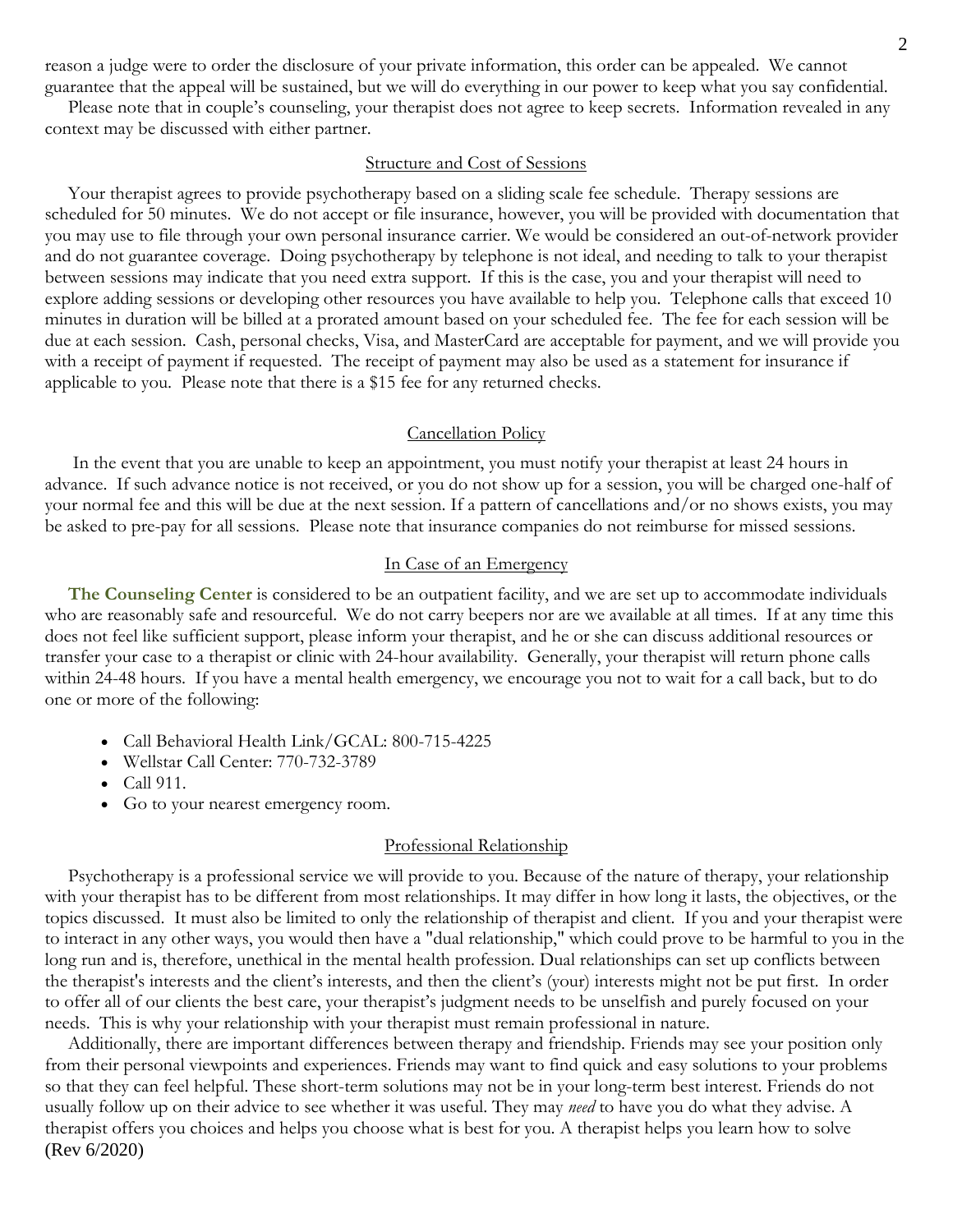problems better and make better decisions. A therapist's responses to your situation are based on tested theories and methods of change.

 You should also know that therapists are required to keep the identity of their clients confidential. As much as your therapist would like to, for your confidentiality he or she will not address you in public unless you speak to him or her first. Your therapist also must decline any invitation to attend gatherings with your family or friends. Lastly, when your therapy is completed, your therapist will not be able to be a friend to you like your other friends. In sum, it is the duty of your therapist to always maintain a professional role. Please note that these guidelines are not meant to be discourteous in any way, they are strictly for your long-term protection.

#### Statement Regarding Ethics, Client Welfare & Safety

 The Counseling Center assures you that our services will be rendered in a professional manner consistent with the ethical standards of the National Association of Social Workers and the National Board of Certified Counselors. If at any time you feel that your therapist is not performing in an ethical or professional manner, we ask that you please let him or her know immediately. If the two of you are unable to resolve your concern, please contact Cindy Blocksidge at 770-943-3008, ext 5012.

 Due to the very nature of psychotherapy, as much as we would like to guarantee specific results regarding your therapeutic goals, we are unable to do so. However, your therapist, with your participation, will work to achieve the best possible results for you. Please also be aware that changes made in therapy may affect other people in your life. For example, an increase in your assertiveness may not always be welcomed by others. It is our intention to help you manage changes in your interpersonal relationships as they arise, but it is important for you to be aware of this possibility nonetheless.

 Additionally, at times people find that they feel somewhat worse when they first start therapy before they begin to feel better. This may occur as you begin discussing certain sensitive areas of your life. However, a topic usually isn't sensitive unless it needs attention. Therefore, discovering the discomfort is actually a success. Once you and your therapist are able to target your specific treatment needs and the particular modalities that work the best for you, help is generally on the way.

#### Technology Statement

 In our ever-changing technological society, there are several ways we could potentially communicate and/or follow each other electronically. It is of utmost importance to us that we maintain your confidentiality, respect your boundaries, and ascertain that your relationship with your therapist remains therapeutic and professional. Therefore, we've developed the following policies:

 Cell phones: It is important for you to know that cell phones may not be completely secure and confidential. However, we realize that most people have and utilize a cell phone. Your therapist may also use a cell phone to contact you. If this is a problem, please feel free to discuss this with your therapist.

 Text Messaging and Email: Both text messaging and emailing are not secure means of communication and may compromise your confidentiality. However, we realize that many people prefer to text and/or email because it is a quick way to convey information. If you choose to utilize texting or email, please discuss this with your therapist. **However, please know that it is our policy to utilize these means of communication strictly for brief topics such as appointment confirmations.** Please do not bring up any therapeutic content via text or email to prevent compromising your confidentiality. **You also need to know that we are required to keep a copy of all emails and texts as part of your clinical record.** 

Facebook, LinkedIn, Instagram, Pinterest Etc: It is our policy not to accept requests from any current or former client on social networking sites such as Facebook, LinkedIn, Instagram, Pinterest, etc. because it may compromise your confidentiality.

Google, etc.: It is our policy not to search for our clients on Google or any other search engine. We respect your privacy and make it a policy to allow you to share information about yourself to your therapist as you feel appropriate. If there is content on the Internet that you would like to share with your therapist for therapeutic reasons, please print this material out and bring it to your session.